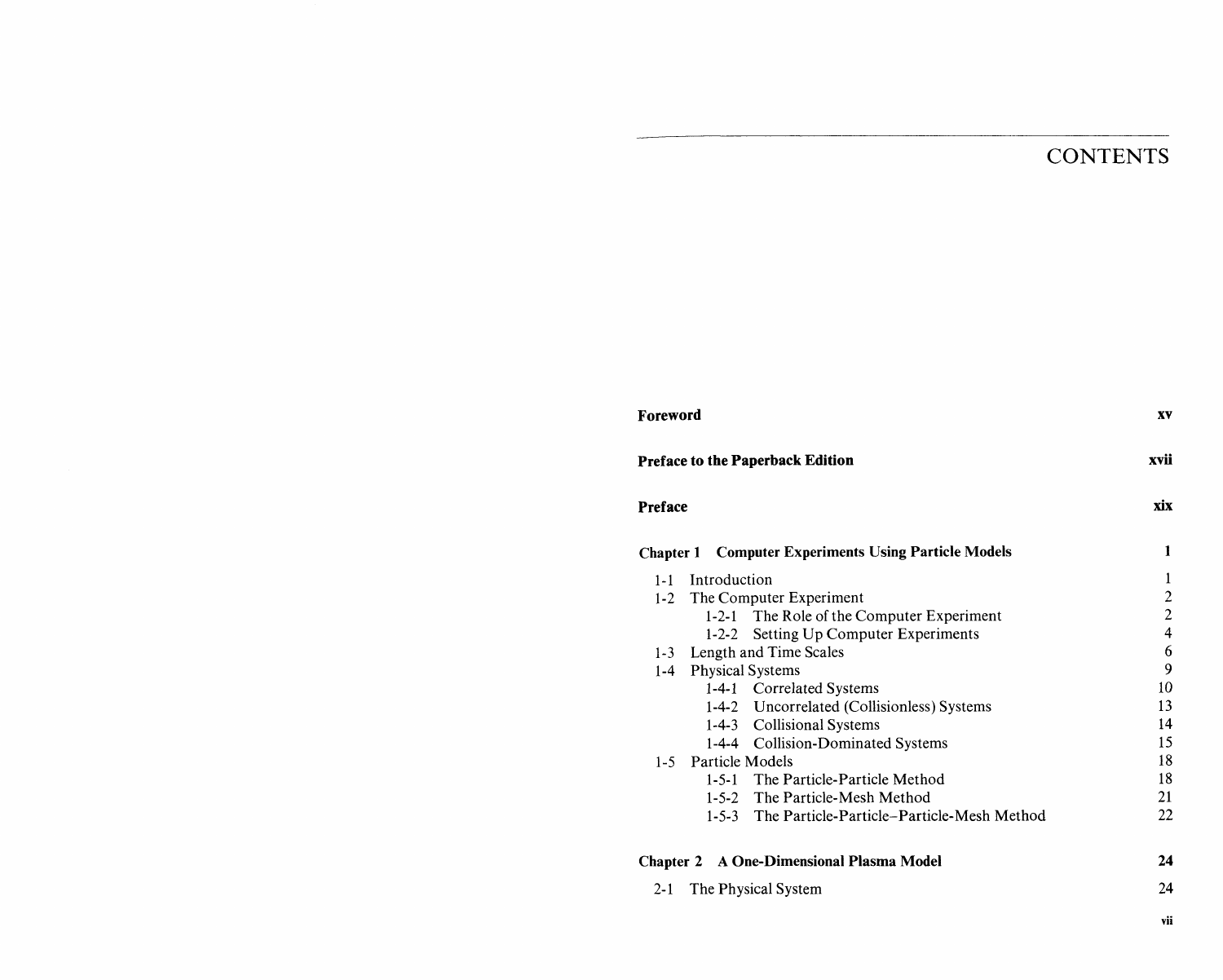| $2 - 2$   | Discretization of the Mathematical Model        | 26  |
|-----------|-------------------------------------------------|-----|
|           | $2 - 2 - 1$<br>The Superparticle Equations      | 26  |
|           | 2-2-2 The Field Equations                       | 28  |
|           | 2-2-3 Charge Assignment and Force Interpolation | 30  |
|           | 2-2-4 The Discrete Model                        | 31  |
| $2 - 3$   | Numerical Algorithms                            | 32  |
|           | 2-3-1 Dimensionless Units                       | 33  |
|           | 2-3-2 Charge Assignment                         | 34  |
|           | 2-3-3 Poisson's Equation                        | 35  |
| $2 - 4$   | <b>Computer Experiments</b>                     | 38  |
|           | 2-4-1 The Two-Particle Test                     | 38  |
|           | 2-4-2 Wave Dispersion                           | 40  |
|           | 2-4-3 The Cold Plasma                           | 42  |
|           | 2-4-4 Energy Conservation                       | 42  |
|           | 2-4-5 The Two-Stream Instability                | 42  |
|           |                                                 |     |
|           | <b>Chapter 3</b> The Simulation Program         | 44  |
|           |                                                 |     |
| $3 - 1$   | Introduction                                    | 44  |
| $3 - 2$   | Program Requirements and Specification          | 45  |
|           | 3-2-1 User's Requirements                       | 45  |
|           | 3-2-2 Program Specifications                    | 47  |
| $3 - 3$   | The OLYMPUS Programming System                  | 48  |
| $3-4$     | The Program ES1D1V                              | 58  |
|           | 3-4-1 The Program Control Structure             | 60  |
|           | 3-4-2 The Master Index                          | 62  |
|           | 3-4-3 Class 1: The Prologue Subprograms         | 90  |
|           | 3-4-4 Calculation and Output Subprograms        | 91  |
| $3 - 5$   | <b>Final Remarks</b>                            | 92  |
|           |                                                 |     |
| Chapter 4 | <b>Time Integration Schemes</b>                 | 94  |
| $4 - 1$   | Introduction                                    | 94  |
|           | 4-2 Consistency                                 | 95  |
|           | 4-3 Accuracy                                    | 96  |
| $4 - 4$   | Stability                                       | 97  |
|           | $4 - 4 - 1$<br>The Root Locus Method            | 100 |
|           | $4 - 4 - 2$<br>The Amplification Matrix         | 104 |
| $4 - 5$   | Efficiency                                      | 106 |
| $4 - 6$   | The Leapfrog Harmonic Oscillator                | 107 |
| $4 - 7$   | <b>Examples of Integration Schemes</b>          | 111 |
|           | $4 - 7 - 1$<br>Lorentz Force Integrators        | 111 |
|           | $4 - 7 - 2$<br>Viscous Force Integrators        | 114 |
|           | $4 - 7 - 3$<br>Low-Storage Runge-Kutta Schemes  | 117 |
|           |                                                 |     |

|         |                | Chapter 5 The Particle-Mesh Force Calculation                | 120 |
|---------|----------------|--------------------------------------------------------------|-----|
| $5 - 1$ | Introduction   |                                                              | 120 |
| $5 - 2$ |                | Forces in One Dimension                                      | 121 |
|         | $5 - 2 - 1$    | The Continuous System                                        | 121 |
|         | $5 - 2 - 2$    | The NGP Scheme                                               | 123 |
|         |                | 5-2-3 The CIC Scheme                                         | 125 |
|         |                | 5-2-4 Mixed Schemes                                          | 127 |
| $5 - 3$ |                | The Hierarchy of Charge Assignment Schemes                   | 128 |
|         | $5 - 3 - 1$    | The Long-Range Constraints                                   | 129 |
|         | $5 - 3 - 2$    | The Smoothness Constraints                                   | 135 |
|         | $5 - 3 - 3$    | The Momentum Conservation Constraint                         | 141 |
|         | $5 - 3 - 4$    | Cloud and Assignment Function Shapes                         | 142 |
| $5-4$   |                | <b>Truncation Errors</b>                                     | 147 |
| $5 - 5$ |                | <b>Energy-Conserving Schemes</b>                             | 149 |
| $5-6$   |                | Transform Space Analysis                                     | 152 |
|         | $5 - 6 - 1$    | Charge Assignment                                            | 153 |
|         | $5 - 6 - 2$    | The Potential Solver                                         | 160 |
|         |                | 5-6-3 Force Interpolation                                    | 162 |
|         |                | 5-6-4 The Interparticle Force                                | 164 |
|         |                |                                                              |     |
|         |                | Chapter 6 The Solution of the Field Equations                | 166 |
| $6 - 1$ | Introduction   |                                                              | 166 |
|         | $6 - 1 - 1$    | Selection of Method                                          | 169 |
| $6 - 2$ |                |                                                              |     |
|         |                | Nonlinear Problems                                           | 171 |
|         | $6 - 2 - 1$    | Newton Iteration                                             | 171 |
| $6 - 3$ |                | Mesh Relaxation                                              | 174 |
|         | $6 - 3 - 1$    | Jacobi Method (J)                                            | 178 |
|         |                | 6-3-2 Gauss-Seidel (GS)                                      | 178 |
|         | $6 - 3 - 3$    | Successive Overrelaxation (SOR)                              | 179 |
|         |                | 6-3-4 Chebyshev Acceleration                                 | 180 |
|         | $6 - 3 - 5$    | <b>Block Methods</b>                                         | 181 |
|         | $6 - 3 - 6$    | Alternating Direction Implicit (ADI)                         | 182 |
| $6-4$   | Matrix Methods |                                                              | 185 |
|         | $6 - 4 - 1$    | Thomas Tridiagonal Algorithm                                 | 185 |
|         | $6 - 4 - 2$    | Conjugate-Gradient Algorithm (CGA)                           | 186 |
|         | $6 - 4 - 3$    | Sparse Matrix Methods (SM)                                   | 188 |
|         | $6 - 4 - 4$    | Incomplete Decomposition                                     | 194 |
|         | $6 - 4 - 5$    | Stone's Strongly Implicit Procedure (SIP)                    | 195 |
|         | $6 - 4 - 6$    | Incomplete-Choleski-Conjugate-Gradient (ICCG)                | 198 |
| $6 - 5$ |                | Rapid Elliptic Solvers (RES)<br>$6.51$ Cyclic Deduction (CD) | 199 |

6-5-1 Cyclic Reduction (CR) 201 6-5-2 Multiple Fourier Transform (MFT) 205 6-5-3 FACR Method 208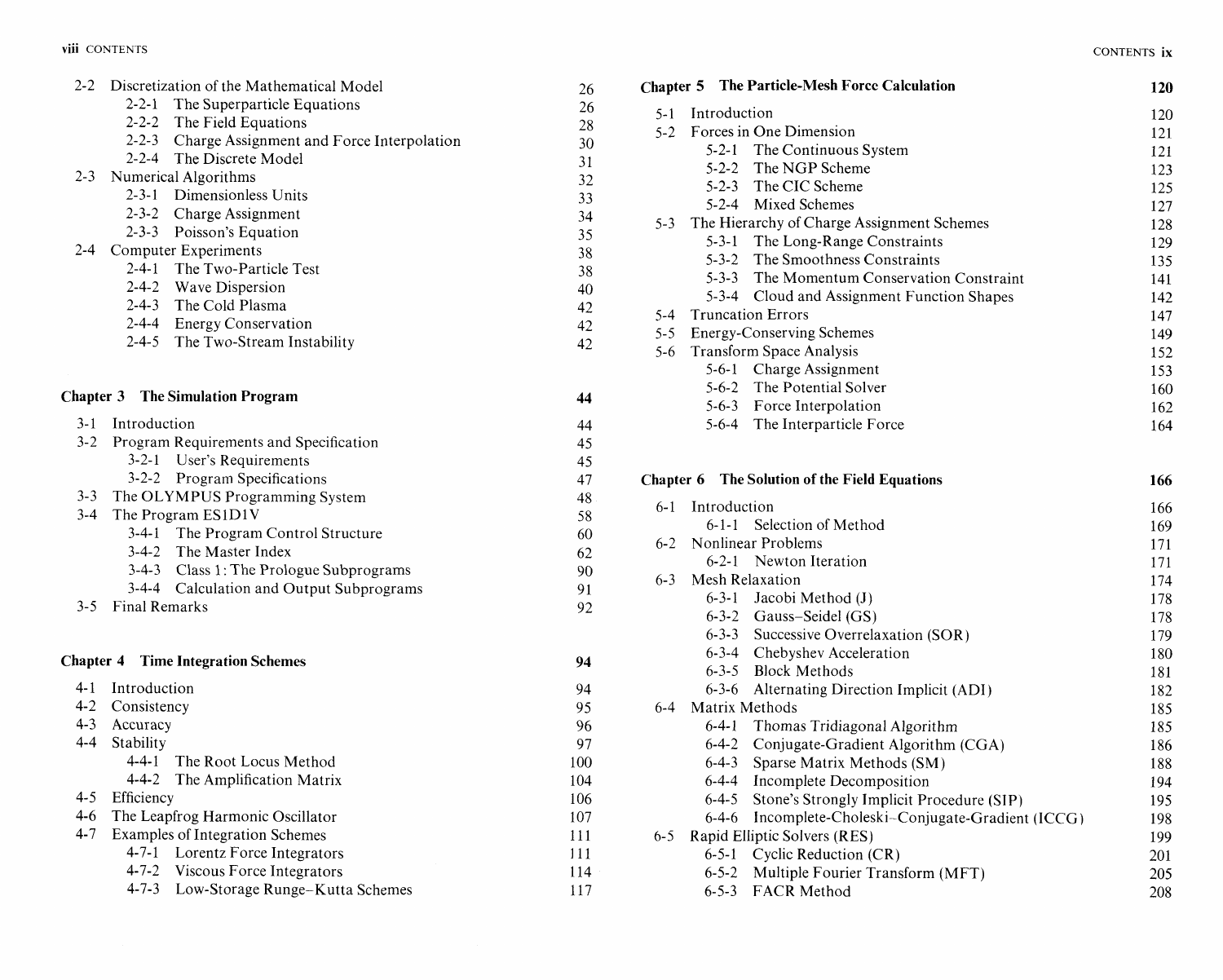|         | $6 - 5 - 4$         | Convolution Methods                                          | 211 |
|---------|---------------------|--------------------------------------------------------------|-----|
|         | $6 - 5 - 5$         | James' Algorithm                                             | 214 |
|         | 6-5-6               | Capacity Matrix Method                                       | 215 |
|         |                     | 6-5-7 Concus and Golub Iteration                             | 219 |
| 6-6     |                     | <b>Concluding Remarks</b>                                    | 221 |
|         |                     | <b>Chapter 7 Collisionless Particle Models</b>               | 222 |
| $7-1$   | Introduction        |                                                              | 222 |
| $7 - 2$ |                     | The Kinetic Equations                                        | 223 |
|         | $7 - 2 - 1$         | Small-Timestep Limit                                         | 224 |
|         | $7 - 2 - 2$         | Finite Timestep                                              | 225 |
| $7 - 3$ |                     | The Dispersion Relation                                      | 225 |
|         |                     | 7-3-1 Small-Timestep Limit                                   | 226 |
|         |                     | 7-3-2 Finite Timestep                                        | 229 |
|         |                     | 7-3-3 The Warm-Plasma Approximation                          | 231 |
|         |                     | 7-3-4 Mode Coupling                                          | 236 |
|         |                     | 7-4 Finite Multidimensional Systems                          | 241 |
|         |                     | 7-4-1 Periodicity                                            | 241 |
|         |                     | 7-4-2 Two and Three Dimensions                               | 242 |
|         | 7-5 Collisions      |                                                              | 244 |
| $7-6$   |                     | <b>Conservation Laws</b>                                     | 247 |
|         |                     | $7-6-1$ Energy                                               | 247 |
|         |                     | 7-6-2 Momentum                                               | 252 |
|         | $7 - 6 - 3$         | Angular Momentum                                             | 253 |
| $7 - 7$ | Optimization        |                                                              | 254 |
|         |                     | 7-7-1 The Interparticle Force                                | 255 |
|         | $7 - 7 - 2$         | One-Dimensional Schemes                                      | 256 |
| $7 - 8$ | Interlacing         |                                                              | 260 |
|         |                     | 7-8-1 Force Averaging                                        | 262 |
|         |                     | 7-8-2 Harmonic Averaging                                     | 264 |
|         |                     | 7-8-3 Multidimensional Schemes                               | 265 |
|         |                     | Chapter 8 Particle-Particle-Particle-Mesh $(P3M)$ Algorithms | 267 |
|         | 8-1 Introduction    |                                                              | 267 |
|         | 8-2 Force Splitting |                                                              | 269 |
| $8 - 3$ | The Mesh Force      |                                                              | 271 |
|         |                     | 8-3-1 Charge Assignment                                      | 271 |
|         | $8 - 3 - 2$         | The Force Calculation                                        | 272 |
|         | $8 - 3 - 3$         | Errors in the Force                                          | 273 |
| $8 - 4$ |                     | The Short-Range Force                                        | 277 |
|         | $8-4-1$             | The Chaining Mesh                                            | 277 |
|         | $8-4-2$             | The Linked Lists                                             | 278 |
|         | $8 - 4 - 3$         | The Momentum Change                                          | 279 |
| $8 - 5$ |                     | The Timing Equation                                          | 281 |

| 8-6       | Optimization      |                                                   | 283 |
|-----------|-------------------|---------------------------------------------------|-----|
|           | $8 - 6 - 1$       | Calculation of Force Accuracy                     | 284 |
|           |                   | 8-6-2 Comparison of Schemes                       | 286 |
|           |                   | 8-6-3 The Cost-Quality Relationship               | 289 |
| $8 - 7$   |                   | <b>Practical Considerations</b>                   | 292 |
|           |                   | 8-7-1 The Program                                 | 293 |
|           | $8 - 7 - 2$       | Data Organization                                 | 293 |
|           | $8 - 7 - 3$       | Assignment and Interpolation                      | 295 |
|           | $8 - 7 - 4$       | The Potential Solver                              | 296 |
|           | $8 - 7 - 5$       | The Short-Range Force                             | 299 |
|           | $8 - 7 - 6$       | Parameter Selection                               | 301 |
| Chapter 9 |                   | <b>Plasma Simulation</b>                          | 305 |
| $9-1$     | Introduction      |                                                   | 305 |
|           |                   | 9-1-1 Magnetohydrodynamics                        | 306 |
|           |                   | 9-1-2 Electrostatic Plasma                        | 308 |
|           |                   | 9-1-3 Historical Survey                           | 309 |
| $9 - 2$   |                   | Two-Dimensional Electrostatic Model               | 313 |
|           |                   | 9-2-1 Collision Time                              | 314 |
|           |                   | 9-2-2 Heating Time                                | 316 |
|           |                   | 9-2-3 Empirical Correlations                      | 318 |
| $9 - 3$   |                   | Anomalous Diffusion                               | 323 |
|           |                   | 9-3-1 Diffusion Experiment                        | 324 |
|           |                   | 9-3-2 Supporting Theory                           | 329 |
|           | $9 - 3 - 3$       | Choice of Timestep and Mesh Size                  | 333 |
|           |                   | 9-3-4 Criticism of the Experiment                 | 337 |
|           | $9 - 3 - 5$       | Two-and-a-Half- and Three-Dimensional Models      | 338 |
|           | $9 - 3 - 6$       | Diagnostics and Display                           | 339 |
| $9-4$     |                   | The Magnetosphere                                 | 342 |
|           |                   | 9-4-1 Magnetohydrodynamic Particle Model          | 344 |
|           |                   | 9-4-2 Overall Magnetosphere                       | 346 |
|           | $9 - 4 - 3$       | Ampere Particle Model                             | 347 |
|           |                   | 9-4-4 Geomagnetic Tail                            | 351 |
|           |                   | <b>Chapter 10 Semiconductor Device Simulation</b> | 353 |
|           | 10-1 Introduction |                                                   | 353 |
|           |                   | 10-1-1 Purpose of Simulation                      | 353 |
|           |                   | 10-1-2 Defining the Problem                       | 354 |
|           |                   | 10-1-3 Types of Model                             | 358 |
|           |                   | 10-2 Electron Flow in Semiconductors              | 363 |
|           |                   | 10-2-1 Equations of Motion                        | 363 |
|           |                   | 10-2-2 Band Structure of Gallium Arsenide         | 367 |
|           |                   | 10-2-3 Scattering Processes                       | 368 |
|           |                   | 10-2-4 Mobility                                   | 370 |
|           |                   | 10-2-5 Transient Relaxation Effects               | 372 |